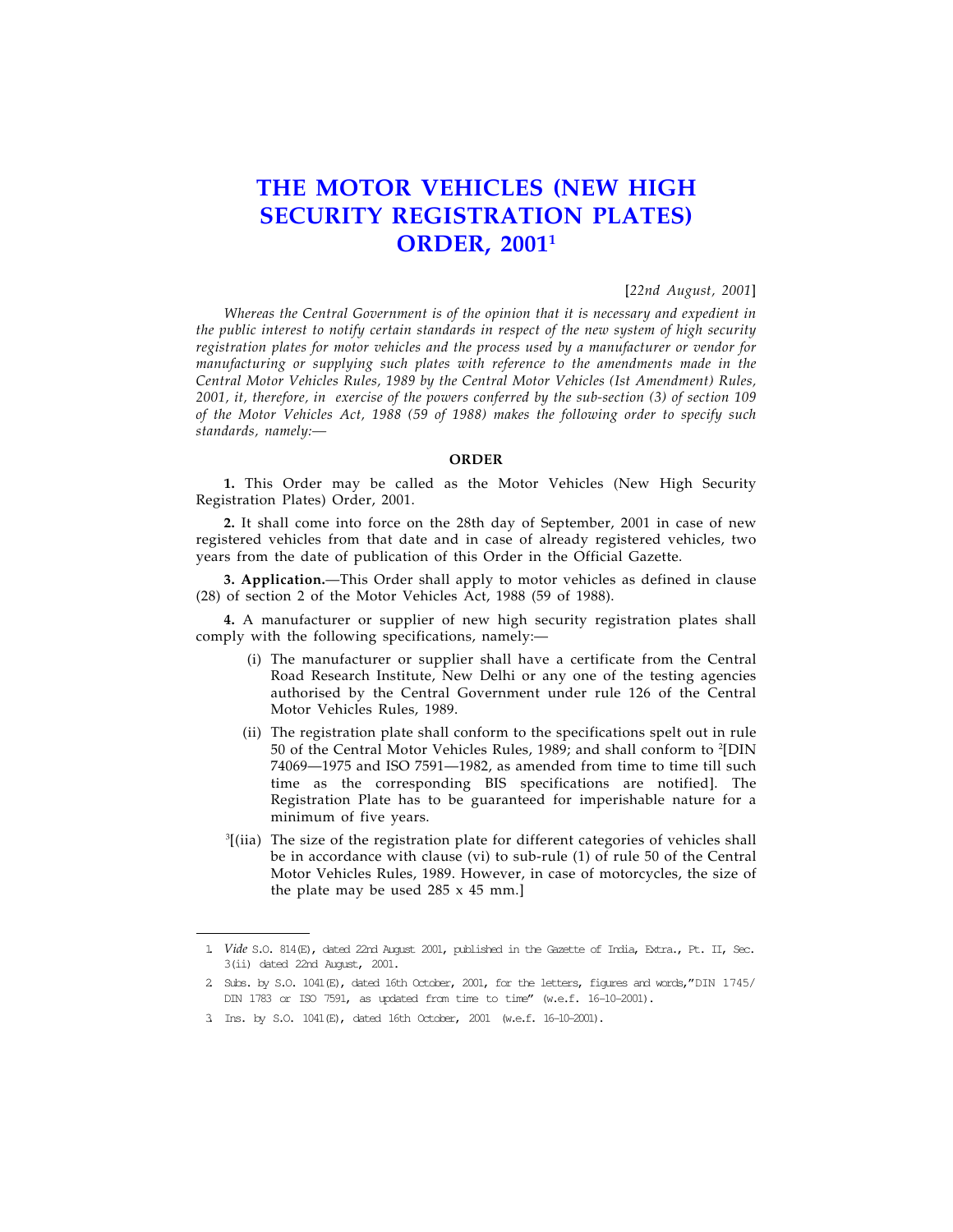- (iii) The background colour of the letters in the High Security Registration Plates shall be the same as per the colour scheme prescribed in the Notification of the Government of India in the Ministry of Road Transport and Highways No. G.S.R. 221(E) dated 28.3.2001 namely in black colour on yellow background in case of transport vehicles and in black colour on white background in other cases. The letters of registration mark shall be in English and the figures shall be in Arabic numerals, and the letters and numerals shall be embossed and hot stamped.
- 1 [(iv) To protect against counterfeiting, a chromium-based hologram of the size 20 mm x 20 mm is to be applied by hot stamping on the top left-hand corner of the plate in both front and rear plates. The hologram shall contain CHAKRA in blue colour as given in the Annexure annexed to this Order.]
	- (v) The permanent identification number of minimum 7 digits is to be laser branded into the reflective sheeting on the bottom left-hand side of the registration plate with the numeral size being 2.5 mm.

2 [Provided that the permanent consecutive identification number in Arabic numbers shall be preceded by two alphabets representing the name of the vendor or the manufacturer or the supplier, as the case may be, for whom the type approval certificate is issued by the test agencies:

Provided further that the test agencies specified in column (2) of the Table below shall use the alphabets specified in column (3) of the said Table as under:

|     | Sl. No. Name of Test Agency                                    | Alphabets |
|-----|----------------------------------------------------------------|-----------|
| (1) | (2)                                                            | (3)       |
| 1.  | Automotive Research Association of India, Pune                 | A to H    |
| 2.  | Central Road Research Institute, New Delhi                     | I to P    |
| 3.  | Vehicles Research Development Establishment, Ahmednagar Q to S |           |

TABLE

Provided also that the height of the digits shall be 5mm for the front and rear registration plates and shall be 2.5 mm for the third registration plate, which shall be in the form of a sticker.]

- (vi) The hot stamping film to be applied on the letters/numerals of the licence number shall bear the inscription "INDIA". <sup>3</sup> [The letters "INDIA" shall be in blue colour with the font size of 10 (Ten) in Type Arial Bold script at 45 degrees inclination with sequential lines being the mirror image of the other.]
- (vii) The third registration plate in the form of a self destructive type chromium based hologram sticker shall be of the size of 100 mm x 60 mm is to be affixed on the inner side of left hand corner of windshield of the

<sup>1.</sup> Subs. by S.O. 1041(E), dated 16th October, 2001 (w.e.f. 16-10-2001).

<sup>2.</sup> Ins. by S.O. 1041(E), dated 16th October, 2001 (w.e.f. 16-10-2001).

<sup>3.</sup> Added by S.O. 1041(E), dated 16th October, 2001 (w.e.f. 16-10-2001).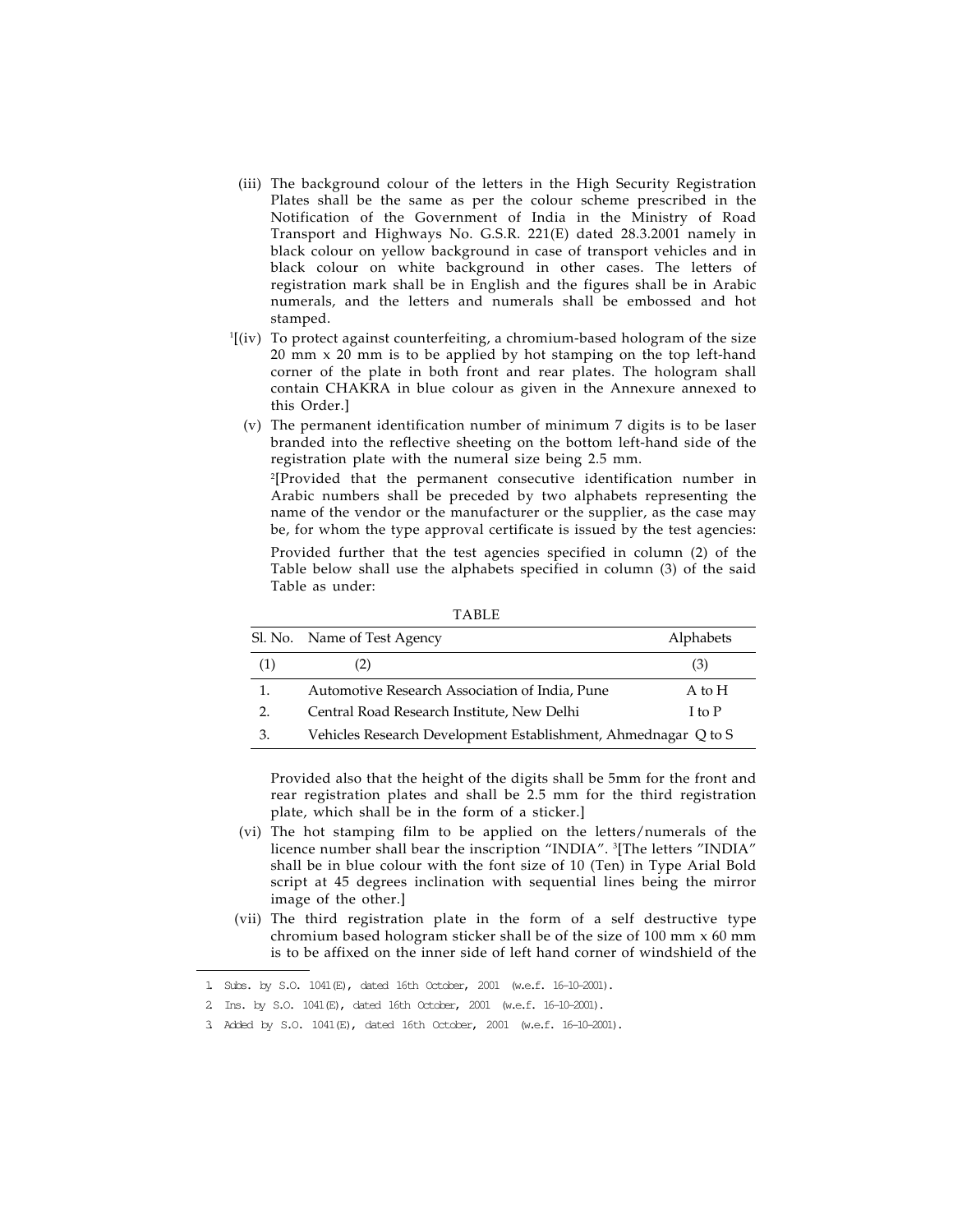vehicle. The details on the sticker shall be (i) name of registering authority, (ii) registration number of the vehicle, (iii) laser branded permanent identification number, (v) engine number, and (v) chassis number of the vehicle. On the bottom of the right corner of the sticker, the chromium based hologram shall be applied but of a smaller size of 10 mm x10 mm. In the said sticker the registration number of the vehicle shall be in the centre with a letter size of 10 mm in height. The name of registering authority would be on top part of sticker in letter size of 5 mm, while, laser branded permanent identification number, then engine number followed by chassis number shall come in the bottom left side of the sticker with numeral size being 2.5 mm in the each case. A depiction of the sticker is given in the sketch as specified in the Annexure annexed to this Order. <sup>1</sup> [The sticker should be essentially a diffraction foil film with high reflective index and shall have the chromium based hologram embedded.]

- (viii) The registration plate fitted in the rear of the vehicle shall be fastened with non-removable/non-reusable snap lock system. For that sake of better security, at least two such snap locks shall be fitted.
- (ix) No high security plate shall be affixed outside the premises of the registering authority.
- (x) The manufacturer or the vendor selected by the State Transport Department for supply of such registration plates may be for the State as a whole or for any region of the State.
- 2 [(xa) The State Government or Union Territory Administration shall ensure that any person who has been,—
	- (a) convicted of a cognizable offence by any court of law with imprisonment for a term exceeding one year; or
	- (b) imposed a penalty of rupees one crore or more for violation of the provisions of the Foreign Exchange Regulation Act, 1973 (46 of 1973) (since repealed) or the Foreign Exchange Management Act, 1999 (42 of 1999); or
	- (c) detained under the National Security Act, 1980 (65 of 1980) or the Narcotic Drugs and Psychotropic Substances Act, 1985 (61 of 1985); or
	- (d) adjudged guilty by the Stock Exchange Board of India or any other such Financial Regulatory Boards or Tribunals or Agencies; or
	- (e) found to be associated in any manner with an organized crime syndicate or its associate or with any Association declared unlawful under the Unlawful Activities (Prevention) Act, 1967 (37 of 1967) or any other law for the time being in force; or
	- (f) found to be connected with activities prejudicial to the National Security, is not considered for selection as manufacturer or vendor for supply of High Security Registration Plates.
- (xb) The person or firm selected for any State or any region of the State shall not change the ownership of the firm without prior permission of the State Government or Union Territory Administration.
- (xc) The State Government or Union Territory Administration shall take necessary action to ensure compliance with the provisions of clause (xa), as so inserted, and complete the implementation of rule 50 of the Central Motor Vehicles Rules, 1989 on or before the 31st day of October, 2006 for the newly registered vehicles and within a period of two years thereafter for already registered vehicles:

<sup>1.</sup> Added by S.O. 1041(E), dated 16th October, 2001 (w.e.f. 16-10-2001).

<sup>2.</sup> Ins. by S.O. 833(E), dated 12th June, 2006 (w.e.f. 12-6-2006).